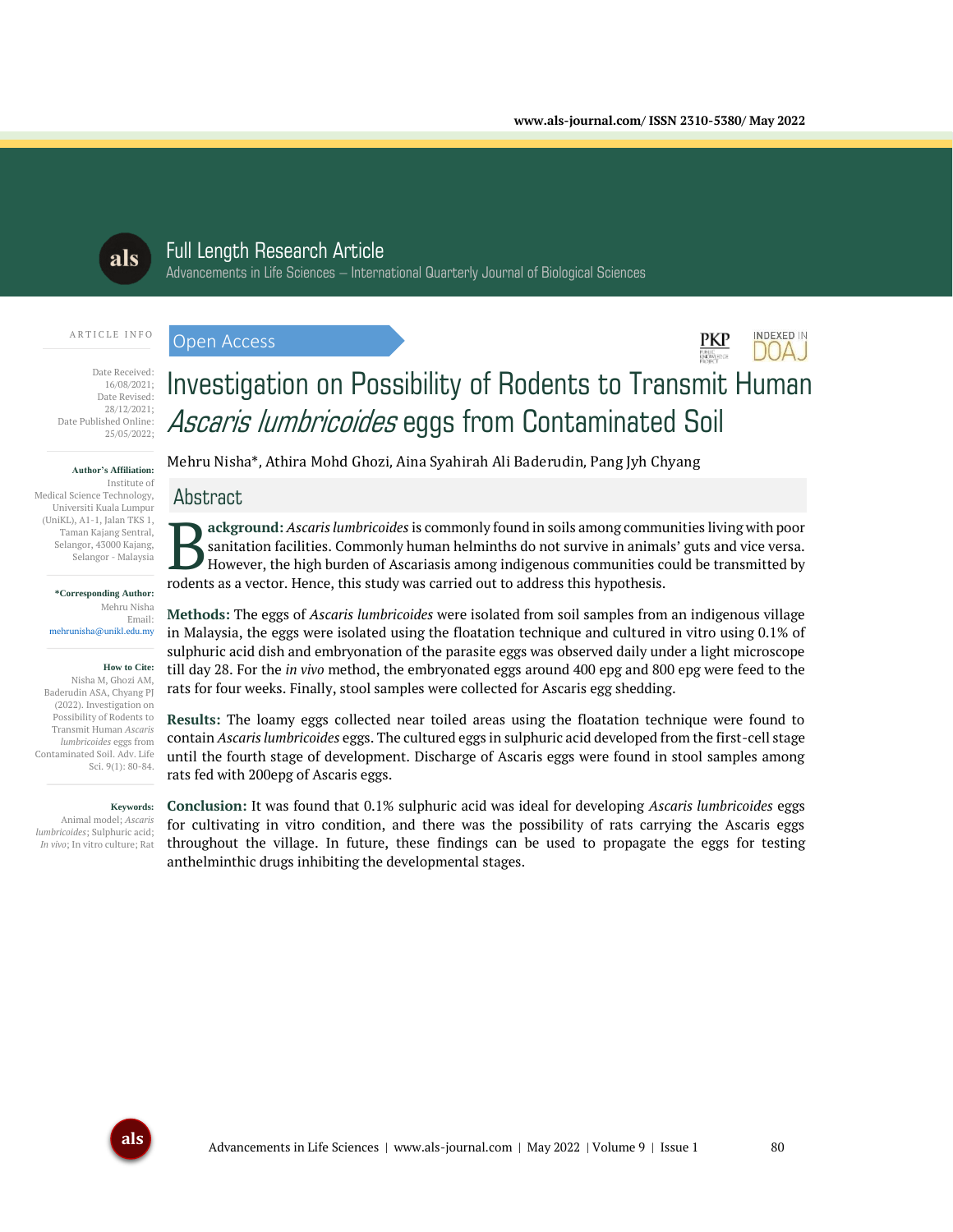# **Introduction**

More than a quarter of the world's population have higher chances of getting infection with soiltransmitted helminths (STHs) like roundworm *Ascaris lumbricoides,* hookworms and *Trichuris trichiura* (whipworm) which can cause various diseases [9, 8, 13]. *Ascaris lumbricoides* (roundworm) is a nematode worm that multiplies inside the gastrointestinal tract (GI tract) of humans, commonly in the small intestine, and it is transmitted through direct contact with the eggs present in contaminated soil [15]. Ascariasis is widespread and often reported from warm tropical and sub-tropical regions. The most prevalence of Ascaris infection is reported from the countries in the tropical area because of the warm and humid environment that could favor the transmission of the Ascaris infection [7]. Furthermore, prevalence of both ascariasis infections is reported to be alarmingly high in poor, developing and highly populated countries [1,4,10,12].

There are two types of eggs in *Ascaris lumbricoides* that are produce by the female worm, fertilized eggs and unfertilized eggs. The fertilized eggs are produced when a female worm is inseminated by male worm; then embryonation and development will take place. Meanwhile, the un-inseminated female produces nonembryonated eggs and for the eggs that do not undergo fertilization and it is known as unfertilized eggs. The female worm can lay about 200,000 eggs per day and the eggs are passed with faeces [17]. Fertilized eggs and unfertilized eggs both have some common and differences in terms of shape, color, size, etc. Fertilized eggs are round oval. It measured as 45-75 µm in length while for breadth is 30-50 µm. There are stained with brown for mamillated eggs while clear stained for decorticated eggs [13].

Besides, the eggs are surrounded by two layers, thicker outer shell and thinner inside the shell. The viable eggs have spaces between the inner cells of the eggs and the outer shell of the Ascaris eggs. The eggs are smooth, have a decorticated shell and also bumpy, mamillated shell [13]. *Ascaris lumbricoides* eggs can grow under favorable conditions into 1-cell egg. The eggs are then advance into larva for about 2 to 3 weeks, where it needs a host, which is human and eventually it become infective when the eggs being ingested through fecal– oral route of transmission [6]. The ova retrieved from soil evince soil pollution and sanitation condition of the community leaving nearby the areas. The contaminated soil might be harmful for people that live in poor sanitation area as they may fortuitously ingest the eggs and be infected with ascariasis [5, 16]. Fertilized eggs float in the saturated solution of common salt. Published literature reveal that high-density sugar or salt solution can be used to float up the eggs/ova of helminths [5].

Despite enormous reports are available on Ascaris cases as well as drug treatment, scarcely studies has been conducted on culturing the eggs in vitro and *in vivo*. Hence, the aim of this research is to optimize culturing methods of *Ascaris lumbricoides* eggs in laboratory by using sulphuric acid from various soil type and in various acidic conditions as well as culturing *Ascaris lumbricoides in vivo* using rat model.

# Methods

#### **Study design and location**

The soil sampling was conducted at Kampung Orang Asli Sungai Lalang Baru, Ulu Semenyih, Selangor, Malaysia. The study location is about 22 Kms from the university's laboratory (UniKL MESTECH, Malaysia). Lack of proper latrine facilities causes high risk of parasite transmission. Some of the villagers practiced open defecation even now which resulted in soil contamination and soil transmitted helminths (STH) propagations. The collections of soil samples were at the riverside, near the toilet area, at the pond areas, outdoor residential areas and alongside the street.

#### **Sample collection**

The samples were collected by using a shovel to transfer the soil into a plastic bag prior transporting to the laboratory and used. It was placed inside the ice box in order to preserve the soil. Approximately 200-300 gram of soil were collected with a depth of 4-6 inch (optimized) in the area; common toilet area, near the riverside, near the pond area, residential area and alongside the road by using plastic bags and a small shovel. Upon reaching the laboratory the soil type was clearly labelled based on the location and stored in a refrigerator between 4ºC to 10 ºC until used. The soil was kept up until 30 days. Sieving analysis was done to remove any unwanted debris that could interfere with the isolation process. Identification of type was carried out as previous described by Nisha et al, 2019 [11].

#### **Ascaris eggs isolation and culturing process**

The first method for eggs isolation from soil sample is via flotation technique. The floatation technique was used to float up the eggs at the rim of the centrifuge tube.

For this, around 3 grams of the collected soil was mixed with distilled water (15ml) in a centrifuge tube and centrifuged at 2500 rpm for 5 minutes. The supernatant was discarded into the sink and filled up with 15 ml of the floatation fluid which was high density salt and/or sugar solution (specific gravity; 1.28). The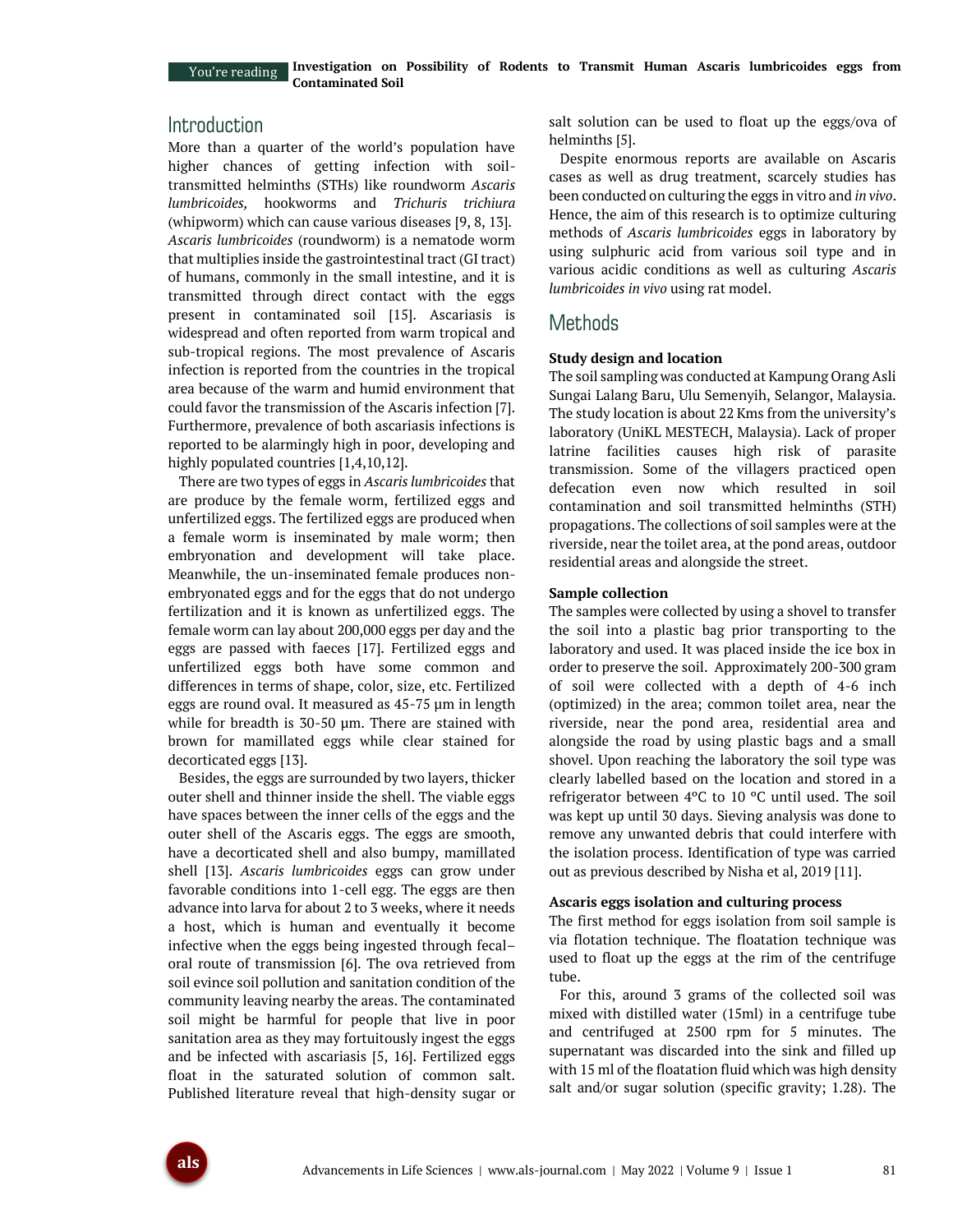ratio for both solutions were similar. Granulated sugar and fine salt were used.

Upon centrifugation, the centrifuge tubes were examined for any floating eggs. The eggs were observed at the edge of the centrifuge tubes, and they were collected using a disposable pipette. Later, the eggs were transferred into glass slide and observed under the light microscope for the egg morphology.

### **Culturing Ascaris lumbricoides in vitro using petri dish**

Around 1ml of 0.1% sulphuric acid was used to culture the *Ascaris lumbricoides.* Upon confirmation of the egg's morphology on the glass slides, quantification was done using McMaster chamber. Whereby, approximately six Ascaris eggs were transferred into six different glass petri dishes each contained one egg. The ratio of Ascaris eggs in floatation fluid to volume of sulphuric acid was 5:1. Around 5 ml of floatation solution containing eggs were shifted first followed by 1 ml of 0.1% sulphuric acid. The isolation methods were repeated with the same three different types of soil samples. But this time around, the 10 ml of floatation solution with the eggs were shifted instead of 5 ml. In addition, the sulphuric acid was doubled; 2 ml of the acid was used. Three glass petri dishes were used with each of the samples were in each glass petri dishes. This was the optimized part of the culturing method using different volumes of sulphuric acid. Glass petri dishes were used instead of the normal plastic petri dishes because the concentration of sulphuric acid (0.1%) was highly corrosive therefore the plastic petri dishes were not recommended to due to reactivity. Next, the glass petri dishes were incubated at 37°C for a few days and microscopic observation were carried out on daily basis up to 28 days, attributing to the life cycle of *Ascaris lumbricoides* embryonation. Few drops of 0.95% sodium chloride (NaCl), about 2 to 3 ml of distilled water or normal saline were added once in a while to avoid drying.

### **Culturing Ascaris lumbricoides in vivo using rat model**

Fifteen (n=15) male Wistar rats were used for the *in vivo* studies. The rats were divided into three different groups (Group  $A - C$ ). Group A was used as negative control, Group B were fed with 400 epg of Ascaris eggs and group C were fed with 800 epg of Ascaris eggs (Table 1) in every feed. Group B and Group C were fed with Ascaris eggs continuously for four weeks. The feces were collected every day for the entire four weeks and a floatation technique was done to find the Ascaris eggs from the feces.

| Group                  | <b>Rat Number</b> | <b>Treatment</b>       |
|------------------------|-------------------|------------------------|
| Group A                |                   | Negative control       |
| Group B                |                   | Ascaris Eggs (400epg)  |
| Group C                |                   | Ascaris Eggs (800 epg) |
| Note: epg=egg per gram |                   |                        |

**Table 1:** Division of Various Rat grouping

# Results

#### **Isolation of Ascaris eggs from soil**

The soils were collected from there different location containing various soil types as in Table 2. The sandy soil near the pond area and riverside showed negative result for the presence of Ascaris eggs. Meanwhile, the loamy soil from toilet areas showed positive result for Ascaris eggs (Table 2).

| Type of soil | Area          | Result                           |
|--------------|---------------|----------------------------------|
| Loamy        | Toilet        | Positive for <i>Ascaris</i> eggs |
| Sandy        | Pond          | Negative for <i>Ascaris</i> eggs |
| Sandy        | Riversi<br>de | Negative for <i>Ascaris</i> eggs |

**Table 2:** Soil Types and *Ascaris* egg detection

## **Culturing and observation of Ascaris lumbricoides eggs in vitro**

The cultured eggs were spotted to develop from first cell-stage to larva development (Figure 1). The egg was covered with corticated layer and thick chitin shell was presence. This egg appeared approximately on day 2 (A). Over time, the cell began to cleave into two developing cells which could be observed on day 10 (B). On day 18, the cells were in fourth cell-stage and the cells were still in developing process (C). For the final stage (D), a tiny larva formed inside the egg. The outermost layer of the eggs was irregular on the surface. The outer layer of the egg was thin proteinaceous membrane also a middle protein and chitin layer which actually gave a structural strength for the egg. Apart from that, there was presence of ascarocide layer at the innermost layer.

## **Culturing and observation of Ascaris lumbricoides eggs in vitro**

The cultured eggs were spotted to develop from first cell-stage to larva development (Figure 1). The egg was covered with corticated layer and thick chitin shell was presence. This egg appeared approximately on day 2 (A). Over time, the cell began to cleave into two developing cells which could be observed on day 10 (B). On day 18, the cells were in fourth cell-stage and the cells were still in developing process (C). For the final stage (D), a tiny larva formed inside the egg. The outermost layer of the eggs was irregular on the surface. The outer layer of the egg was thin proteinaceous membrane also a middle protein and chitin layer which actually gave a structural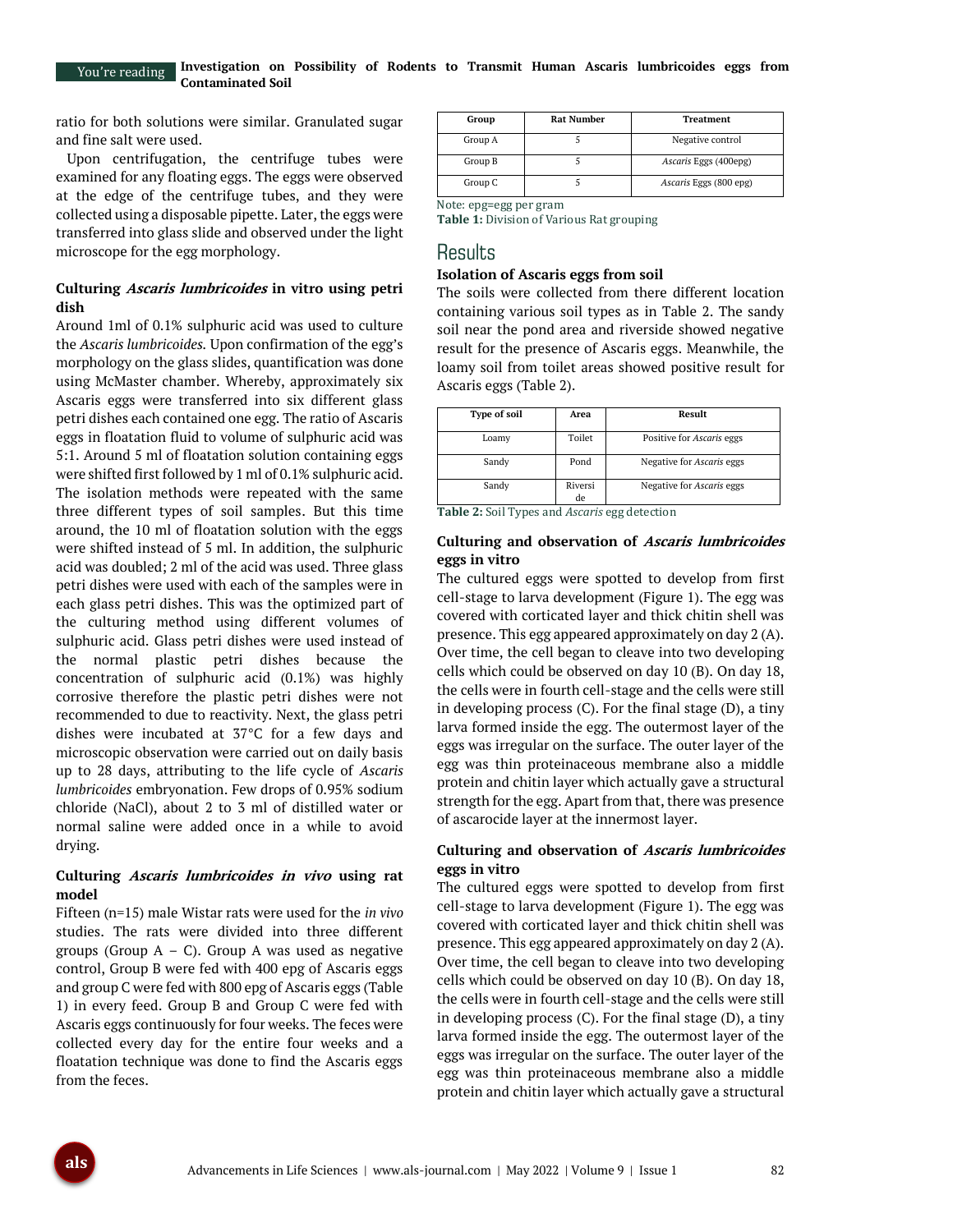#### **Investigation on Possibility of Rodents to Transmit Human Ascaris lumbricoides eggs from Contaminated Soil** You're reading

strength for the egg. Apart from that, there was presence of ascarocide layer at the innermost layer.

#### **Culturing Ascaris lumbricoides eggs in vivo using rat model**

There was presence of Ascaris eggs in the rats' stool for direct oral administration groups on third and fourth week while no presence of any eggs from negative test group for four weeks.



**Figure 1**: Photographic documentation of *Ascaris* eggs development. (A) Day 2 showed first-cell stage. The egg was surrounded with a corticated layer. Arrow in (A) spotted the undeveloped unicellular egg. (B) Day 10 on second cell-stage. (C) Day 18 showed four-cell-stage. The egg undergoes embryonation stage. Arrow in (D) showed larval development inside the *Ascaris* egg. A fully embryonated egg could be seen on the 28<sup>th</sup> day.



**Figure 2:** Photographic documentation of *Ascaris lumbricoides*  eggs from rats' stool. There was no presence of eggs in negative control group (A) aside from pinworm that commonly found in feces (arrow). *Ascaris* eggs in unfertilized stage (B & C) were found in *Ascaris* group on third and fourth week, respectively. Bar=90µm

# **Discussion**

Total three soil samples that were collected from Kampung Orang Asli Sungai Lalang: loamy and two sandy soils. The soil samples collected from different locations were between 200-300 grams. The loamy soil consists of the combination of sandy particles, silt, and clay soil. Loamy soil conditions revealed high Ascaris egg density as previous reported by Nisha et al. [11] and it provided favorable conditions for the STHs growth as the eggs needs warm, moist soil and the temperature should be over 18°C to inhabit.

On the other hand, sandy soil type showed the absence of Ascaris eggs. This can be due to the sandy soil lack of characteristics features needed for the eggs to fertilize. The sandy soil composed of high proportion of sand and a little clay inside. These elements did not support embryonation of the helminths eggs, hence the eggs were not be seen in a sandy type soil. All the soils were kept inside the refrigerator for a few days before isolation procedure technique as they tend to become dried after if it is kept for too long, the samples need to be moist for better yield. For the optimization technique, about 5 to 10 grams were kept in the incubator and incubated for 37°C. The soil sample with viable eggs lasted up to one month in the incubator in moist conditions (distilled water was added at regular intervals to avoid dryness). For the isolation of egg, floatation technique was used using high density floatation fluid in combination of salt/sugar solution. However, it was very difficult to get a very clear viewed of Ascaris eggs when observed under microscope as the soil samples contained a lot of debris and some small particles, despite sieving the soil samples few times prior to experiment.

The glass petri dishes were incubated for 37°C and the embryonation stage were observed daily starting with the next day of the incubation. Subsequently, to avoid the dryness effect such as the solutions in the petri dishes was dried, also to maintain the humid environment for the eggs to develop, 2 to 3 ml ditilled water and few drops of NaCl was added into the glass petri dishes. This technique was supported by the previous research by Bessat and Dewair in 2019 [2]. Only distilled water was added to maintain moisture in the petri dishes containing the Ascaris eggs and the addition of sulphuric acid should be avoided since it can lead to hyper acidity affecting the developmental process. When distilled water was added to the culture in petri dishes, the pH was slightly changed but it would not cease the cultivation process.

The fully developed Ascaris eggs was on observed on 28th day. Each stage was observed for at least 2 days before the cells began to develop into more specialized form which at the end, the cell turned into larvae. From the previous research by Cruz et al. [6], each of the cell stage took at least 3 days to be observed except for the 3-cell stage. Temperature could be one of the factors of the viability of the eggs, from the previous study had mentioned that it could speed up the development of embryo if the temperature was higher compare to low temperature [6]. The morphology of the eggs observed was corticated layer, the thick chitin shell and undeveloped embryo of the eggs. The corticated layer was a layer that surrounded the eggs. Next, for the second cell stage, the cells began to develop, and the cleavage could be seen in this stage. The second cell stage was observed between day ten and fifteen, and the eggs could be possibly turned into cleavage as early as day eight, but this could be overlooked because the eggs were observed at the same time under the microscope. Subsequently, the decorticated eggs that undergo the embryonation could be seen at day eighteen and finally the egg had completed the embryonation period. Also, the larvae development was seen in the last stage on day twenty-eight. The larvae was nicely captured and observed under microscope.

Apart from that, some of the eggs that were being cultivated by using sulphuric acid were incapable to